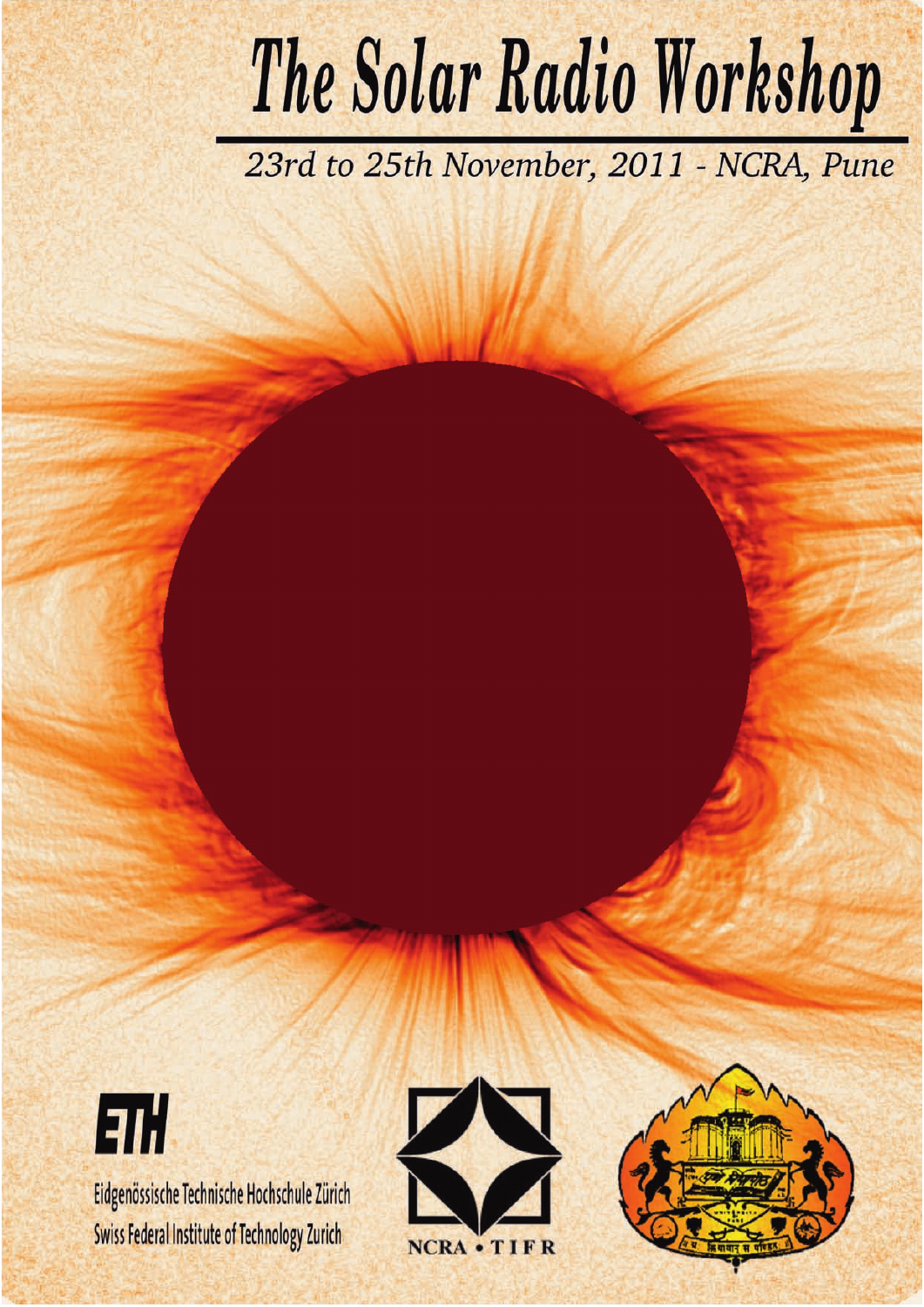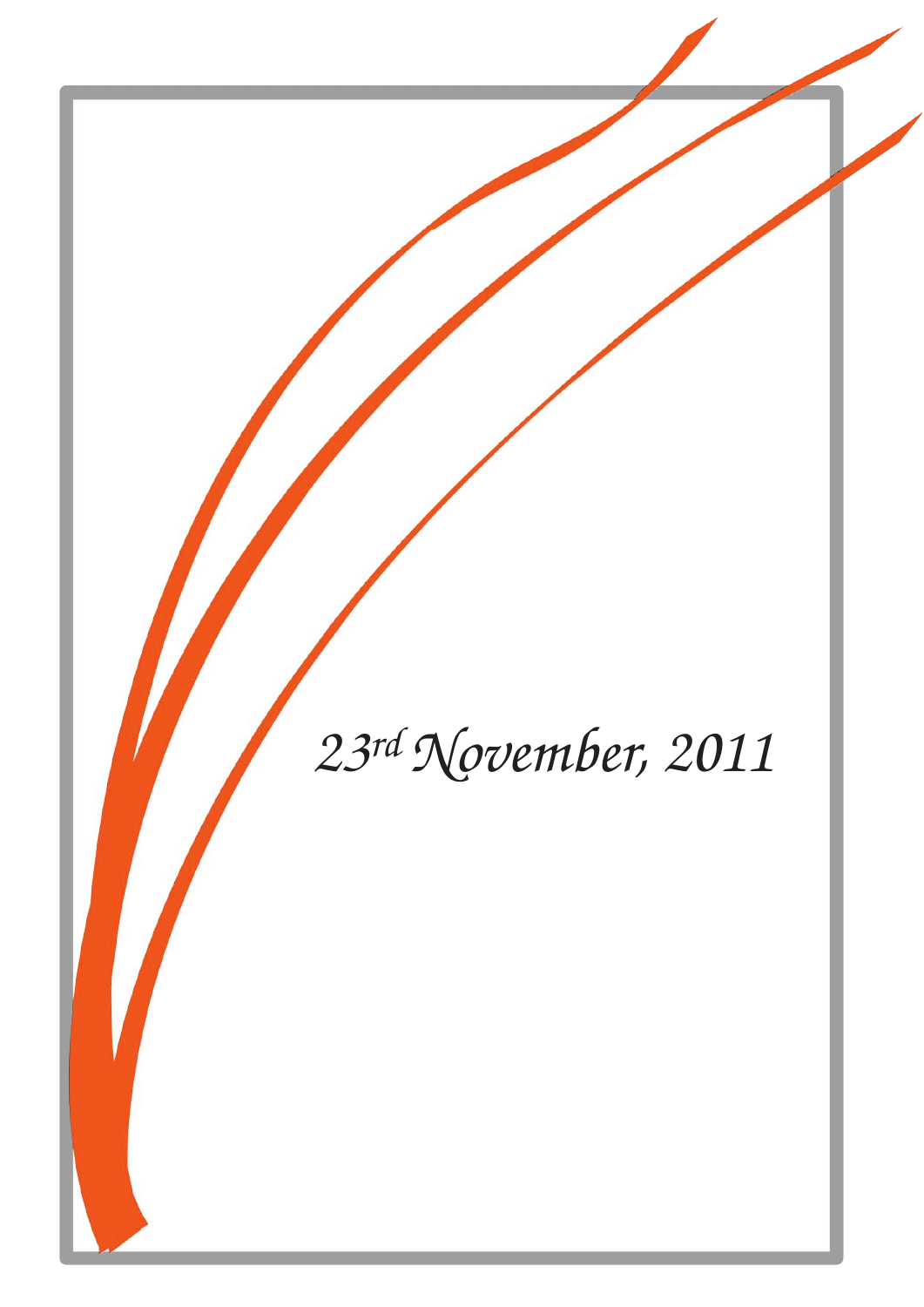### **10:10 - 10 :35 P.K.Manoharan National Centre for Radio Astrophysics**

Radio observations, combined with the groundbased optical observations and spacebased data can provide a crossreferenced analysis of solar phenomena and eruptive events and make a powerful technique to study energy release and electron acceleration processes in solar flares and coronal mass ejections (CMEs). This talk will review the current understanding of the entire solar atmosphere – from the photosphere to the corona, and out into the solar wind. We discuss some of the open questions that remain to be answered in order to make significant progress in understanding the chain of events starting at the Sun that lead to severe space weather impacts at near-Earth space.

### **10:35 - 11:00 S.Ananthakrishnan University of Pune**

Sun has been extensively studied across the entire electromagnetic spectrum. In this talk, we will introduce you to this exciting world of solar research and briefly touch upon instruments (like telescopes, satellites, antenna dishes, etc.) which have been used for the study of the Sun at various wavelengths. These will include both ground based and space based instruments. Being a radio workshop, our emphasis will be on radio instruments.

**11:00 - 11:20 Tea Break**

**11:20 - 12:00 Christian Monstein ETH Zurich CALLISTO and the e-CALLISTO network**

The solar radio spectrometer, Callisto and the network e-Callisto, is presented. It is a frequency-agile receiver based on commercially available consumer electronics. Its major characteristic is the low price for hardware and software, and the short assembly time, two or more orders of magnitude below existing spectrometers. The instrument is sensitive at the physical limit and extremely robust and stable. The total bandwidth is 45 MHz up to 870 MHz, and the radiometric width of individual channels is 300 kHz. A total of up to 800 measurements can be made per second with 1 msec integration time. The output of the spectrometer is stored in FIT-files, one per 15 minutes of observation. The spectrometer is well suited for solar low-frequency radio observations pertinent for space weather research or radio monitoring. 55 instruments of the type were constructed until now and put into operation at more than 20 sites, distributed over the whole planet. Several copies of Callisto are intended to put into operation in view of IHY and ISWI. Antenna setup and first results in the 45 – 870 MHz range are presented. Some of them were already recorded in a preliminary setup during the time of high solar activity in October and November 2003. Preliminary results of recent base band measurements made at different stations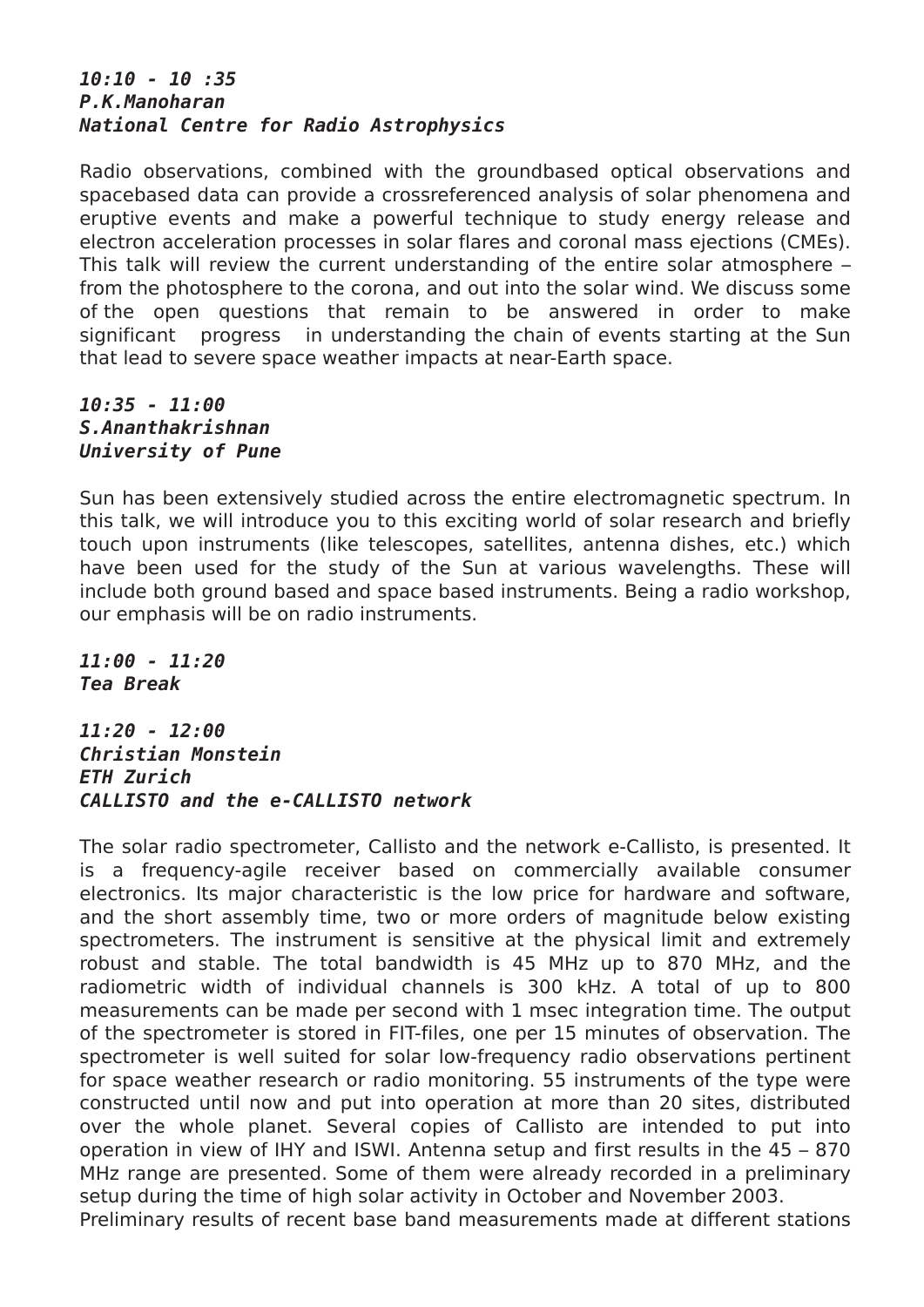will be presented and discussed.

### **12:00 - 12:25 R. Ramesh Indian Institute of Astrophysics Solar Radio Physics from the IIA Gauribidanur Radio-Heliograph**

The Indian Institute of Astrophysics operates a low frequency radioheliograph (30- 120 MHz) at the Gauribidanur observatory near Bangalore since 1997. The instrument is dedicated for observations of the solar corona. Recently a radio spectrograph, and an interference radio polarimeter has also been commissioned in the above frequency range to get respectively the dynamic spectrum of the radio emission associated with the transient disturbances on the Sun, and information on the associated magnetic field. I will discuss the features of the above instruments and how the results obtained till date have been useful in our understanding of the solar corona.

**12:25 - 12:50 Hari Om Vats Physical Research Laboratory Estimation of solar rotation**

This talk will provide an overview of the methods to estimate solar rotation. The presentation will briefly review three schemes for solar rotation and their relative merits and difficulties. Some of our recent results by flux modulation method would be discussed.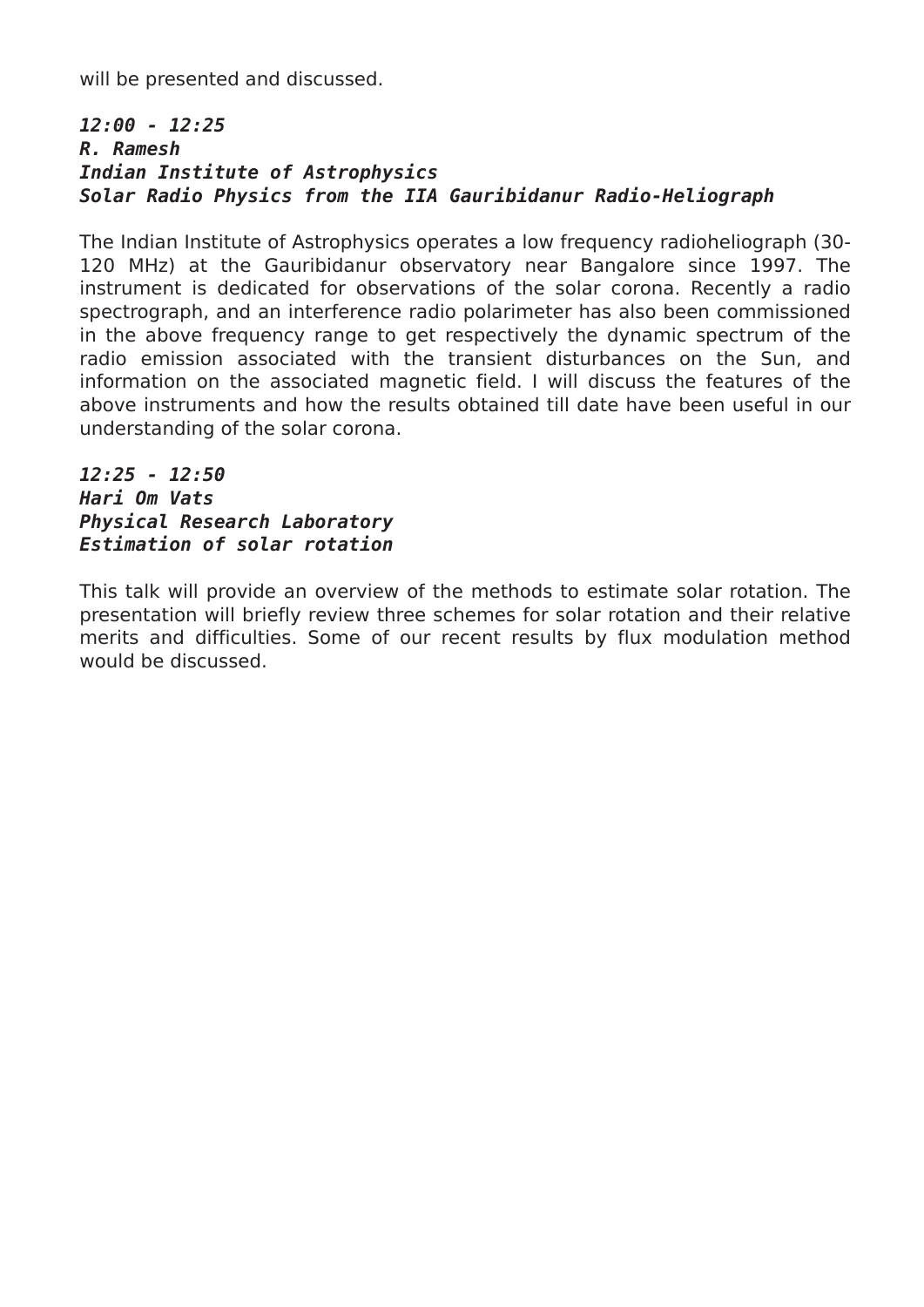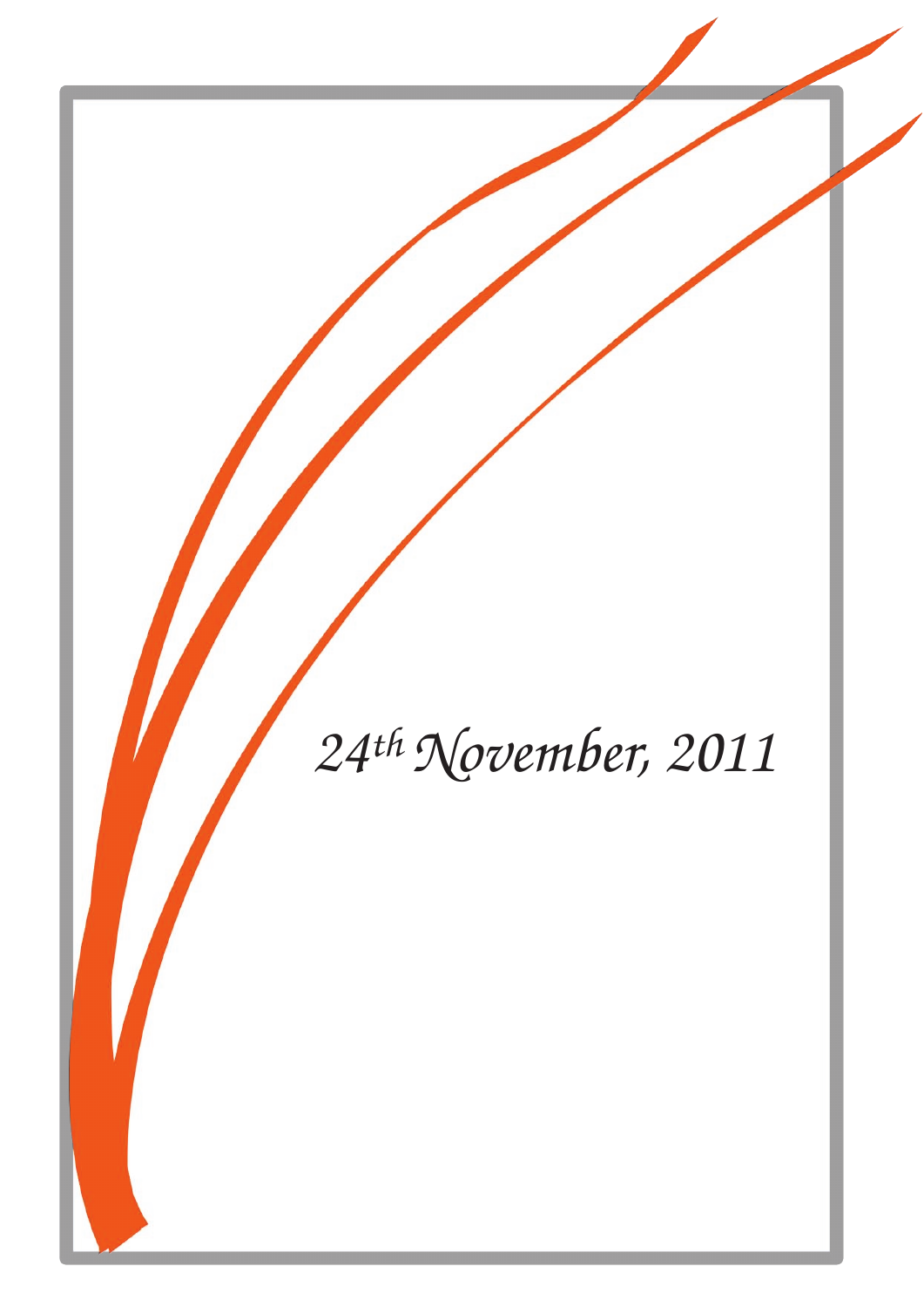### **9:30 - 10:10 Nat Gopalaswamy NASA Goddard Space Flight Center Recent Results on Solar Eruptions**

Solar eruptions can seriously affect Earth's space environment and serve as a tool to understand the physical processes in the solar atmosphere and interplanetary plasma. Since the early 1990s, there have been enormous progress in the study of solar eruptions owing to the availability of data from space and ground based instruments and scientific programs run by government agencies. Of particular importance are solar flares and coronal mass ejections (CMEs), which directly contribute to adverse space weather. Energetic particles accelerated by CMEs and enhanced electromagnetic emission from flares can suddenly change the ionization level in the ionosphere, leading to a number of problems in radio communication and navigation. CMEs arriving at Earth's magnetosphere can produce large geomagnetic storms that lead to a multitude of disturbances in geospace. Solar radio bursts are closely associated with solar eruptions, and hence provide instantaneous information on eruptions. Of particular interest are type II and type IV radio bursts, which are closely related to CMEs. Type II bursts are produced by CME-driven shocks, while the type IV bursts are produced by nonthermal electrons accelerated at the flare reconnection region. In this talk I present some of the recent results obtained by combining space and ground based observations at different wavelengths.

## **10:10 - 10:35 Prasad Subramanian IISER The turbulent solar wind: a brief overview, with emphasis on radio wavelengths**

The solar wind, whose existence was predicted by Parker before its discovery remains an enigma to this day. It holds clues to several fundamental issues in physics: the nature of transport processes and disspation in collisionless plasmas, the spectrum of turbulence in nearly incompressible media, and many others. Since we are immersed in the solar wind, transients in the solar wind are also of great practical importance to us. We will briefly review salient features of the solar wind and present interpretations and conclusions that have been arrived at primarily via observations at radio wavelengths.

### **10:35 - 11:00 Ashok Ambastha Physical Research Laboratories Solar physics in Optical Wavelengths**

The outer layers of solar atmosphere, from the photosphere to the outermost Corona, reveal spatially highly structured and temporally variable and active faces of the Sun at all scales. A wide variety of dynamic features can be observed even during the relatively quiet phases of the Sun in optical wavelengths using modest aperture solar telescopes. Sun's magnetic field, combined with differential solar rotation, is the key factor governing these structures and to bring variability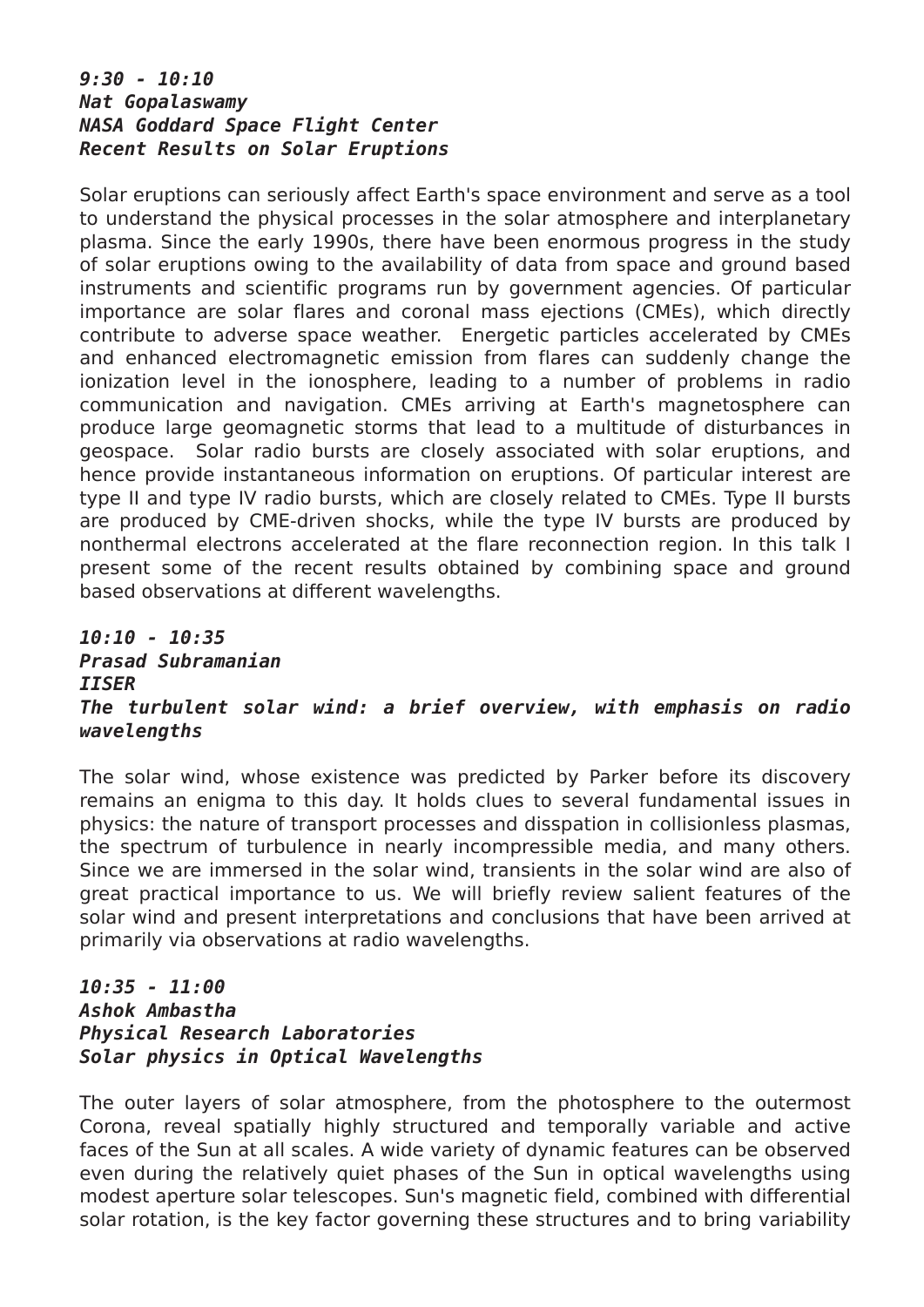and solar activity at widely ranging temporal and spatial scales. Although driven by the physical processes operating in the interior of the Sun, much of the most fascinating energetic, explosive phenomena occur in the optically observable outer layers as a result of the complex interplay of magnetic and velocity fields of solar plasma. Therefore, magnetic and velocity measurements at high spatial and temporal resolution are essential ingredients for understanding processes of energy storage and release in the form of catastrophic events, such as, solar flares and coronal mass ejections (CMEs). These phenomena occur in time-scales ranging from a few seconds to several hours. At longer scales, the most notable is the solar activity cycle of 11 years, or magnetic cycle of 22 years. In this talk, we will discuss the techniques employed in these measurements at the optically visible solar photosphere and to some extent, the chromosphere. We shall present an account of the importance of magnetic and velocity field measurements, and the recent observational and theoretical developments in related areas of solar physics.

**11:00 - 11:30 Tea Break**

**11:30 - 11:55 P.Janardhan Physical Research Laboratory A brief overview of solar magnetic fields and the unusual solar cycle 23**

Detailed studies of solar magnetic features is an important area of research not only for its intrinsic interest, but also because solar magnetic fields have a profound and far-reaching influence on the Earth's near-space environment. With society's increased dependence on space-based technology, much of which is at risk due to solar activity that waxes and wanes with the sunspot cycle, it is imperative that we understand the solar magnetic cycle and its effects on the near-space environment. In addition, due to the reported anthropogenic influence on climate change that has occurred in recent times, it is becoming increasingly important to distinguish and delineate the degree to which the solar cycle can affect terrestrial climate. In this talk I will give a brief overview about the origin of solar magnetic fields and touch upon some recent findings of a steep and unusual decline in solar magnetic fields at the end of solar cycle 23.

### **11:55 - 12:20 Alejandro Lara Solar Radio Observatory, Mexico The Solar Radio Observatory at Mexico**

The Solar Radio Observatory in Mexico City have 7 projects in different status, from the initial design up to fully operating telescopes. Most of these are comparatively low cost projects which can be easily developed.

We present the projects, their status and the solar physics problems that may be addressed with these telescopes.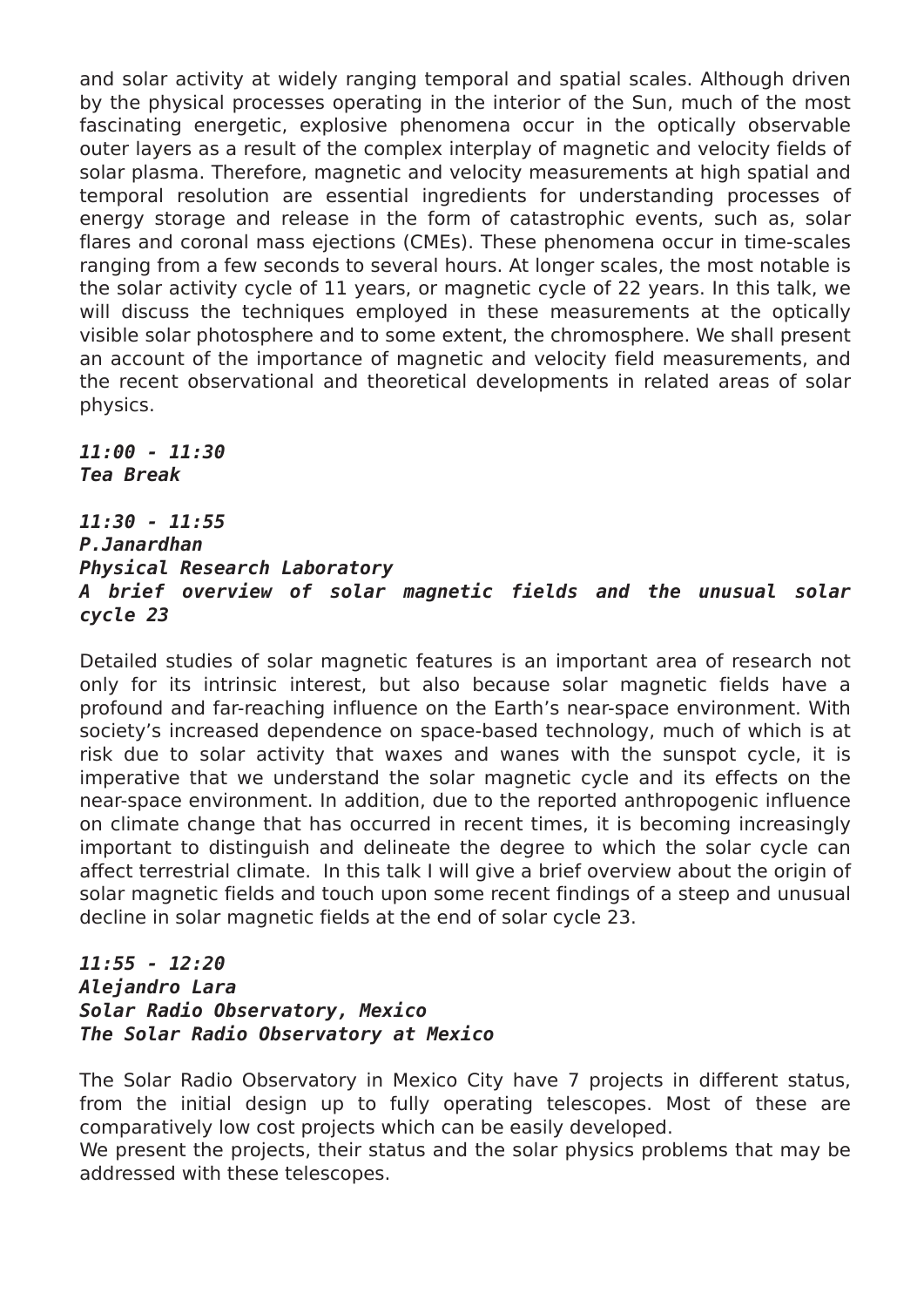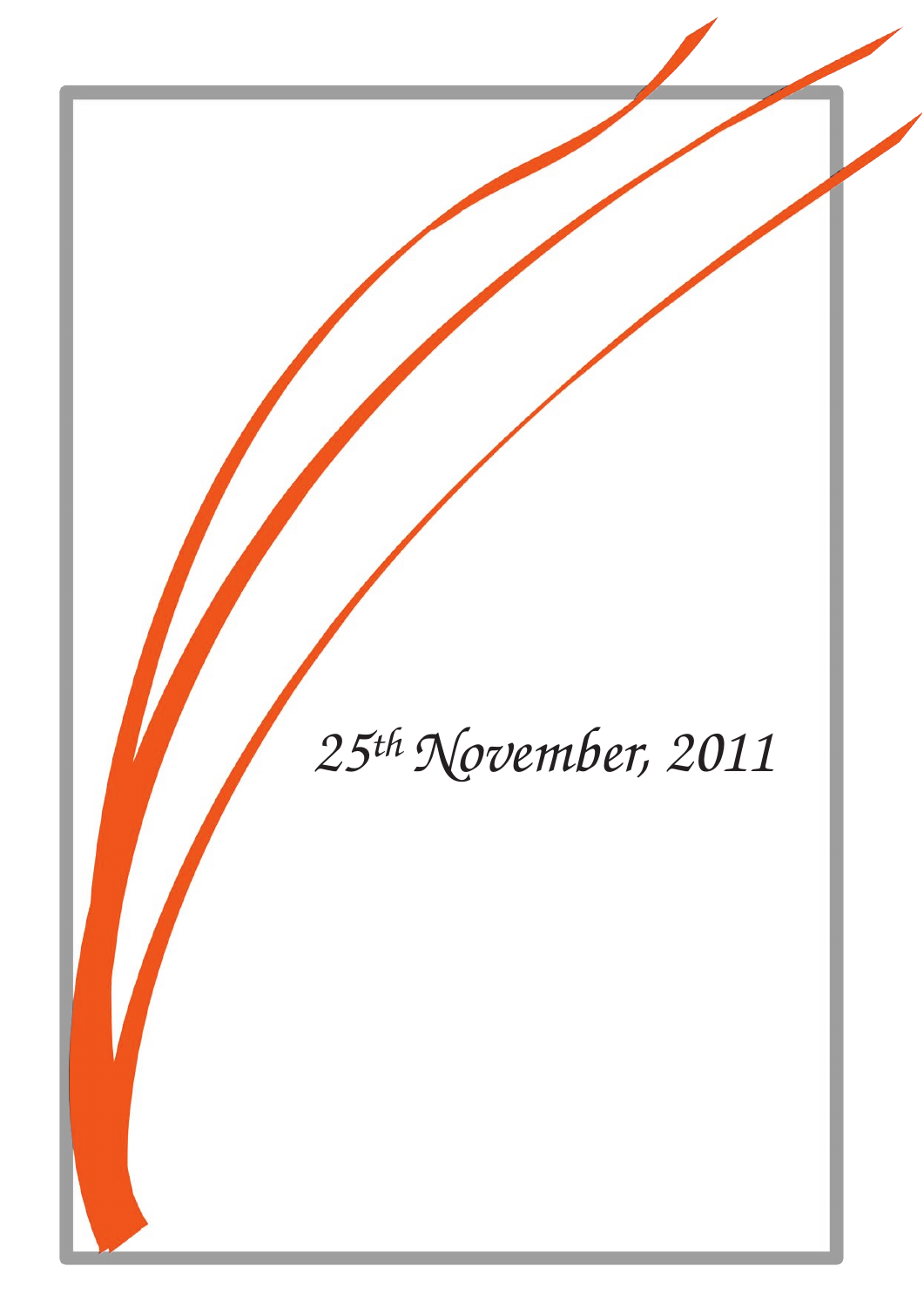### **9:30 - 9:55 Wahab Uddin ARIES Multi-wavelength Study of Solar Flares**

Solar flares are one of the most energetic and dynamic phenomena in the solar atmosphere. Here in the present talk we would like to describe the origin and evolution of solar flares in different wavelengths. Flares generally occur in the complex active regions in which magnetic field gradient and shearing are very high. The large amount of free magnetic energy stored in the highly sheared magnetic field released during solar flares due to magnetic reconnection. Major flares are generally associated with many dynamic phenomena i.e. filament/prominences eruptions, coronal mass ejections (CMEs), strong radio bursts, particle accelerations and geomagnetic storms.

Here we also present the ground based H-alpha observations of solar flares observed at ARIES and space based observation in different wavelengths to understand the energy build up and energy release processes.

### **9:55 - 10:20 Bhuwan Joshi Physical Research Laboratory Solar flares: A multi-wavelength perspective**

Solar flares are characterized by the sudden release of excess energy stored in the magnetic fields of solar corona. The modern multi-wavelength observations have immensely improved our understanding of the various physical processes occurring in different atmospheric layers of the Sun during a solar flare. The standard flare model has been successful in broadly recognizing these physical processes as the consequence of large-scale magnetic reconnection in the corona.

The objective of the present talk is to summarize the multi-wavelength observations of solar flares taken from various ground based and space borne instruments. We will particularly highlight the new results on the emission from the flaring coronal loops. We will further compare these new observations with present theoretical interpretations in order to discuss the scopes and challenges for future investigations.

### **10:20 - 10:45 Janaka Adassuriya Arthur C Clarke Institute Determination of the Solar Radius based on the Annular Solar Eclipse of 15 January 2010**

A determination of the solar radius was made based on the observations of Baily's beads carried out on the southern limit of the annular solar eclipse on 15 January, 2010 from Sri Lanka. A positive correction of ∆R=0.260.18 arcsec was found with respect to the standard solar radius, R, of 959.63 arcsec. The values of ∆R from the past observations were analyzed with the phase of the solar activity and found that the magnitude of ∆R is maximum at low active phases while it was minimum at high active phases.